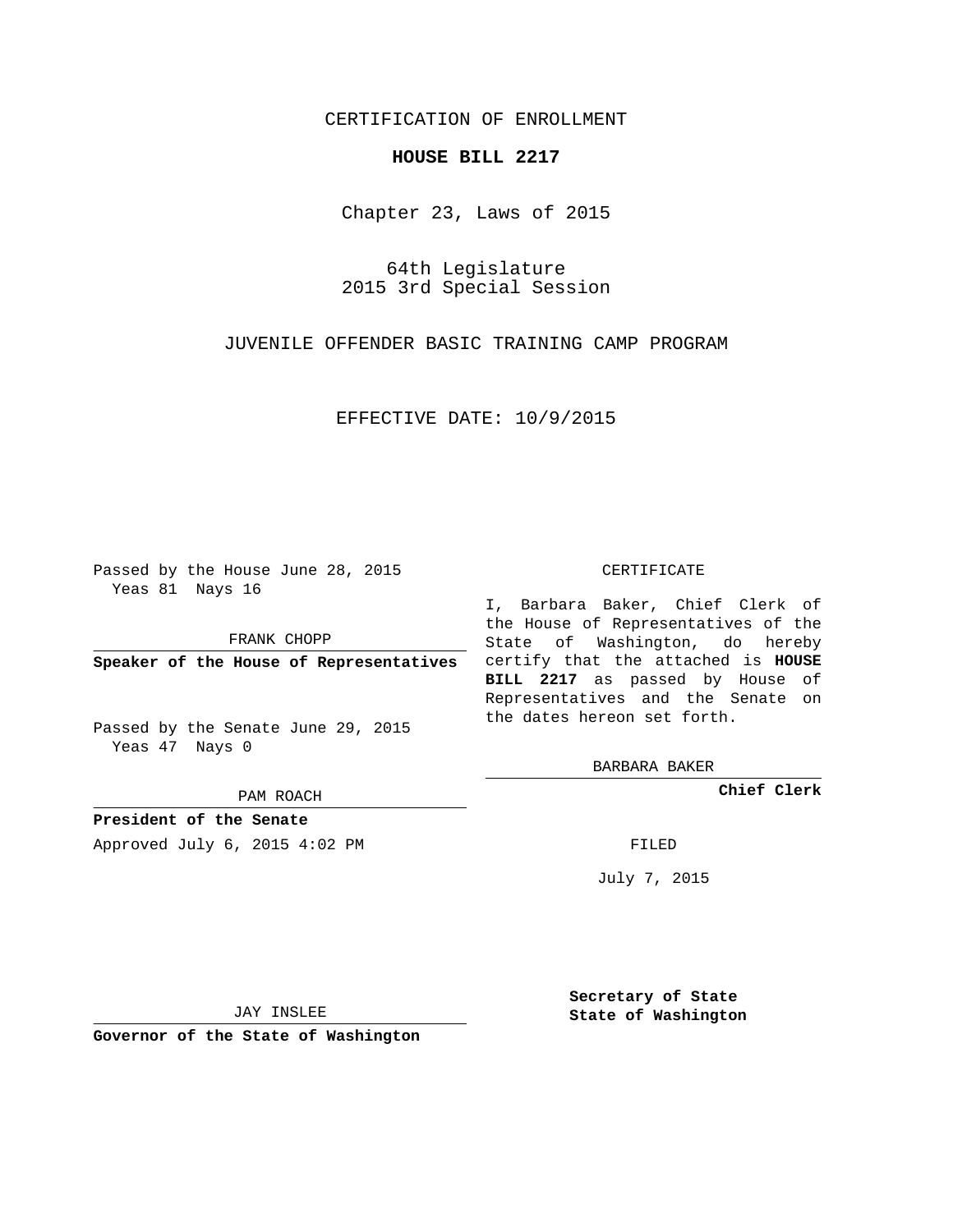Passed Legislature - 2015 3rd Special Session

**State of Washington 64th Legislature 2015 Regular Session**

**By** Representatives Hunter, Sullivan, and Carlyle

Read first time 03/30/15. Referred to Committee on Appropriations.

 AN ACT Relating to the juvenile offender basic training camp 2 program; and amending RCW 13.40.320.

BE IT ENACTED BY THE LEGISLATURE OF THE STATE OF WASHINGTON:

 **Sec. 1.** RCW 13.40.320 and 2002 c 354 s 234 are each amended to 5 read as follows:

6 (1) The department of social and health services ((shall)) may establish a medium security juvenile offender basic training camp program. This program for juvenile offenders serving a term of confinement under the supervision of the department is exempt from 10 the licensing requirements of chapter 74.15 RCW.

 (2) The department may contract under this chapter with private companies, the national guard, or other federal, state, or local agencies to operate the juvenile offender basic training camp.

 (3) The juvenile offender basic training camp shall be a structured and regimented model emphasizing the building up of an offender's self-esteem, confidence, and discipline. The juvenile offender basic training camp program shall provide participants with basic education, prevocational training, work-based learning, work experience, work ethic skills, conflict resolution counseling, substance abuse intervention, anger management counseling, and structured intensive physical training. The juvenile offender basic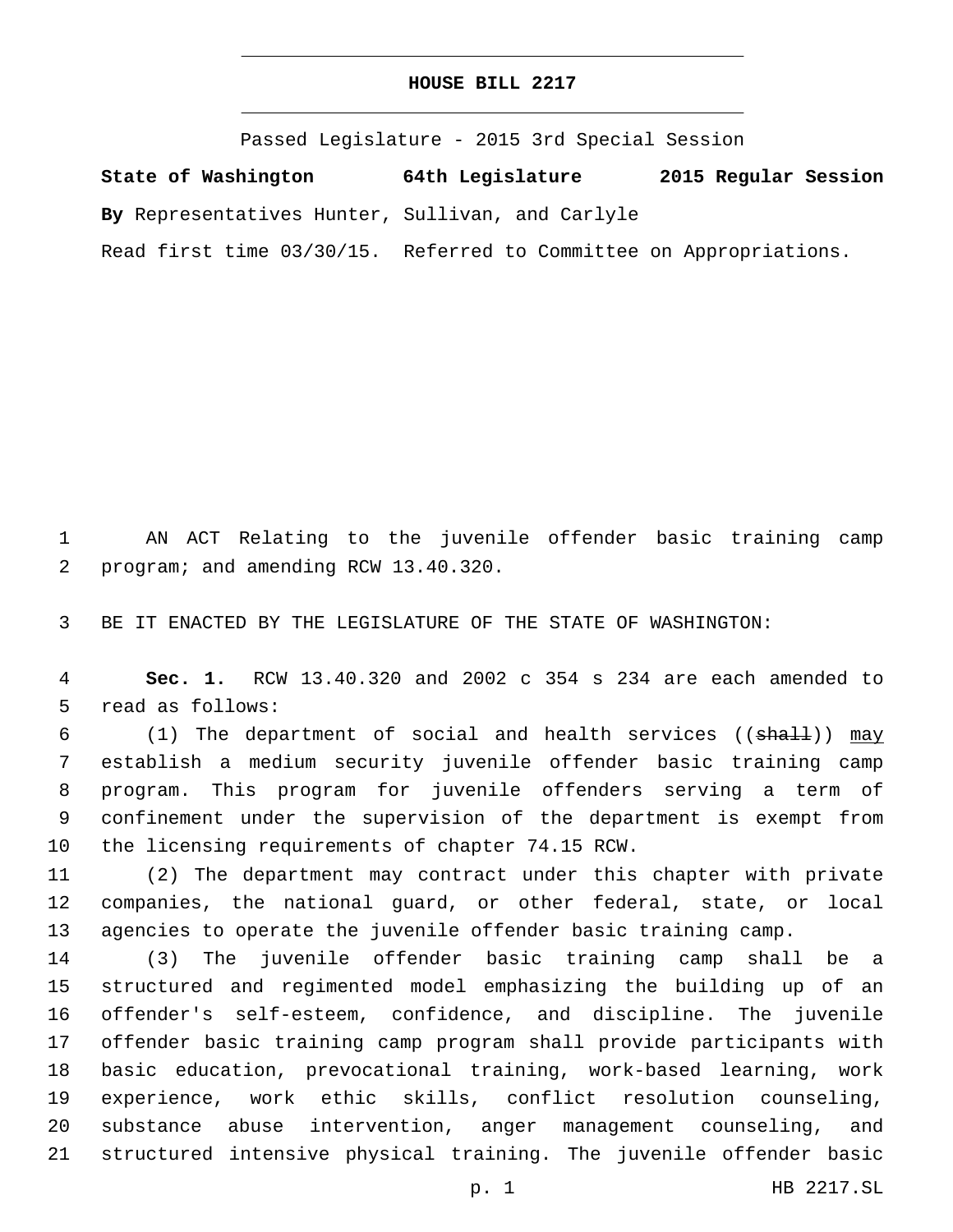training camp program shall have a curriculum training and work schedule that incorporates a balanced assignment of these or other rehabilitation and training components for no less than sixteen hours per day, six days a week.4

 The department shall develop standards for the safe and effective operation of the juvenile offender basic training camp program, for an offender's successful program completion, and for the continued after-care supervision of offenders who have successfully completed 9 the program.

 (4) Offenders eligible for the juvenile offender basic training camp option shall be those with a disposition of not more than sixty- five weeks. Violent and sex offenders shall not be eligible for the 13 juvenile offender basic training camp program.

 (5) If the court determines that the offender is eligible for the juvenile offender basic training camp option, the court may recommend that the department place the offender in the program. The department shall evaluate the offender and may place the offender in the program. The evaluation shall include, at a minimum, a risk assessment developed by the department and designed to determine the offender's suitability for the program. No juvenile who is assessed as a high risk offender or suffers from any mental or physical problems that could endanger his or her health or drastically affect his or her performance in the program shall be admitted to or retained in the juvenile offender basic training camp program.

 (6) All juvenile offenders eligible for the juvenile offender basic training camp sentencing option shall spend one hundred twenty days of their disposition in a juvenile offender basic training camp. This period may be extended for up to forty days by the secretary if a juvenile offender requires additional time to successfully complete the basic training camp program. If the juvenile offender's activities while in the juvenile offender basic training camp are so disruptive to the juvenile offender basic training camp program, as determined by the secretary according to standards developed by the department, as to result in the removal of the juvenile offender from the juvenile offender basic training camp program, or if the offender cannot complete the juvenile offender basic training camp program due to medical problems, the secretary shall require that the offender be committed to a juvenile institution to serve the entire remainder of his or her disposition, less the amount of time already served in the 40 juvenile offender basic training camp program.